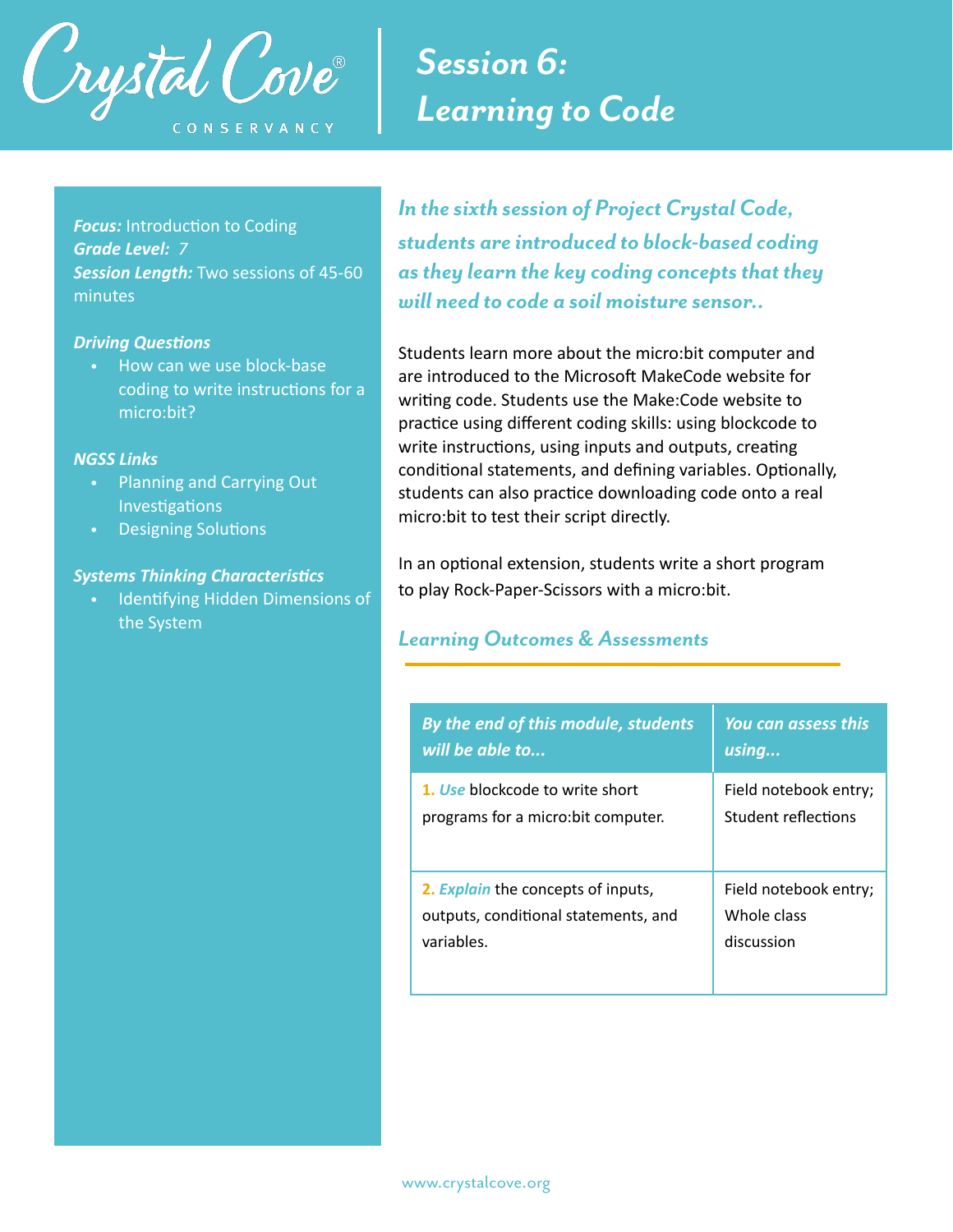|        | <b>Section</b> | <b>Description</b>                                                                                                                                                                                                                                                                                                                                                                                                         | Length            | <b>Format</b>                   |
|--------|----------------|----------------------------------------------------------------------------------------------------------------------------------------------------------------------------------------------------------------------------------------------------------------------------------------------------------------------------------------------------------------------------------------------------------------------------|-------------------|---------------------------------|
| Launch |                | Students meet Erick, another Crystal Cove<br>Conservancy educator, who gives them an<br>overview of the structure of Session 6.                                                                                                                                                                                                                                                                                            | 5 minutes         | Whole class                     |
|        | Explore        | Students are introduced to four coding<br>concepts. They practice using each coding<br>concept with a real life example in their field<br>notebook, watch a screencast to see how to<br>use blockcode to apply the concept, and then<br>use the MakeCode website to write and<br>modify code.<br>Optionally, if students have access to a<br>micro:bit, they can also download the code<br>and try it on a real micro:bit. | 70-100<br>minutes | Individual or<br>Research teams |
|        | <b>Share</b>   | Students discuss the key concepts that they<br>have used today.                                                                                                                                                                                                                                                                                                                                                            | 5-10 minutes      | Whole class                     |
|        | Reflect        | Students reflect on their experience during<br>Session 6 and their next steps.                                                                                                                                                                                                                                                                                                                                             | 5 minutes         | Individual                      |
|        | Extend         | In this optional extension, students apply what<br>they've learned to write a program to play<br>Rock-Paper-Scissors with their micro:bit.                                                                                                                                                                                                                                                                                 | 30-45<br>minutes  | Individual or<br>Research teams |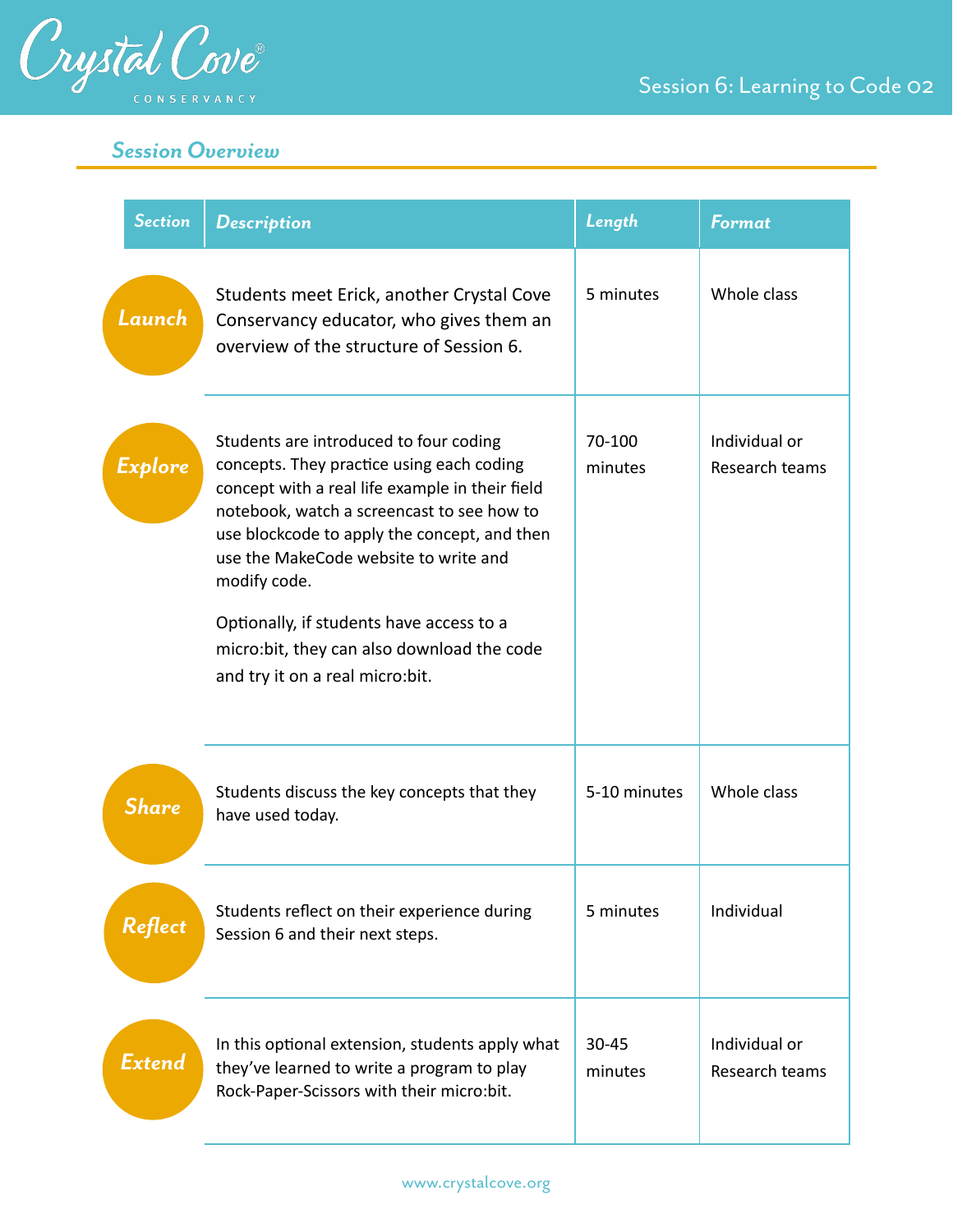

# *Overview of the Soil Moisture Sensor Project*

In Sessions 5-7 of Project Crystal Code, students will be tasked with designing, coding, and building their own environmental sensors that can measure the amount of water in the soil in our plant type treatments. Although this part of the program is optional, it offers an opportunity for participants to practice computational thinking and coding skills while developing a deeper understanding of the environmental system.

## *Why We Do This*

One component of systems thinking is being able to identify and understand invisible parts of the system. By building and coding their own soil moisture sensor from scratch, students will develop a better understanding of what they're measuring -- and thus how invisible parts of the system work -- than if they simply used a provided soil moisture meter.

This project also offers the opportunity for students to be introduced to block-based coding in the context of solving a real-world environmental problem. Often, coding and computational thinking is taught in isolation from other scientific disciplines. It is our hope that by integrating coding into an environmental science program, we will be able to both help students see how computer science skills have become an important part of scientific work, while also inspiring interest in coding amongst students who might not normally choose to take a traditional computer science class.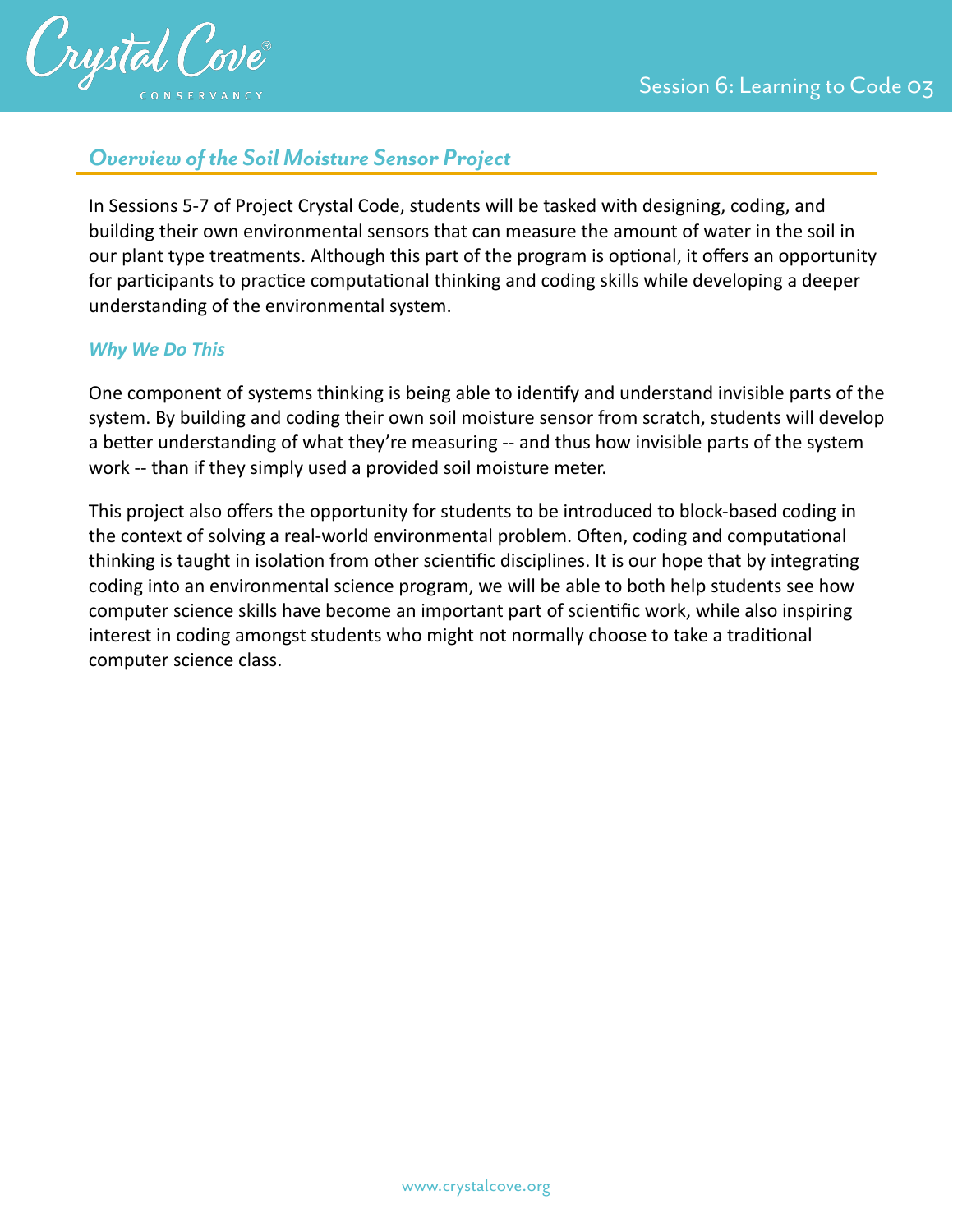

## *Where Today's Session Fits In*

During Session 6, students are introduced to block-based coding as they practice using the four main coding concepts that they'll need to write a program for a soil moisture sensor in Session 7.

The goal of Session 6 is to help students develop a conceptual understanding of these four coding concepts. Later, in Session 7, they'll apply each of these concepts to plan and write a program that will allow the micro:bit to measure the amount of moisture in the soil.

Throughout all three sessions, it is important to remind students of the ultimate goal so that the sessions don't feel disjointed from the rest of the Project Crystal Code program. By learning how to build and code a soil moisture sensor, we will be able to measure how much moisture is in the soil, allowing us to test our hypothesis about how mulch affects soil moisture.

| Session 5                                                        |                                                                         | <b>Session 6</b>                                        | <b>Session 7</b>                                                                                            |                                                                                                                   |
|------------------------------------------------------------------|-------------------------------------------------------------------------|---------------------------------------------------------|-------------------------------------------------------------------------------------------------------------|-------------------------------------------------------------------------------------------------------------------|
| <b>Exploring</b><br>circuits,<br>conductivity,<br>and resistance | Designing a<br>plan to<br>physically build<br>a soil moisture<br>sensor | <b>Practice block-</b><br><b>based</b> coding<br>skills | Writing a<br>block-based<br>program to<br>turn a<br>micro:bit<br>computer into<br>a soil moisture<br>sensor | <b>Assembling the</b><br>soil moisture<br>sensor,<br>downloading the<br>code, and testing<br><i>it (optional)</i> |

# *You are here!*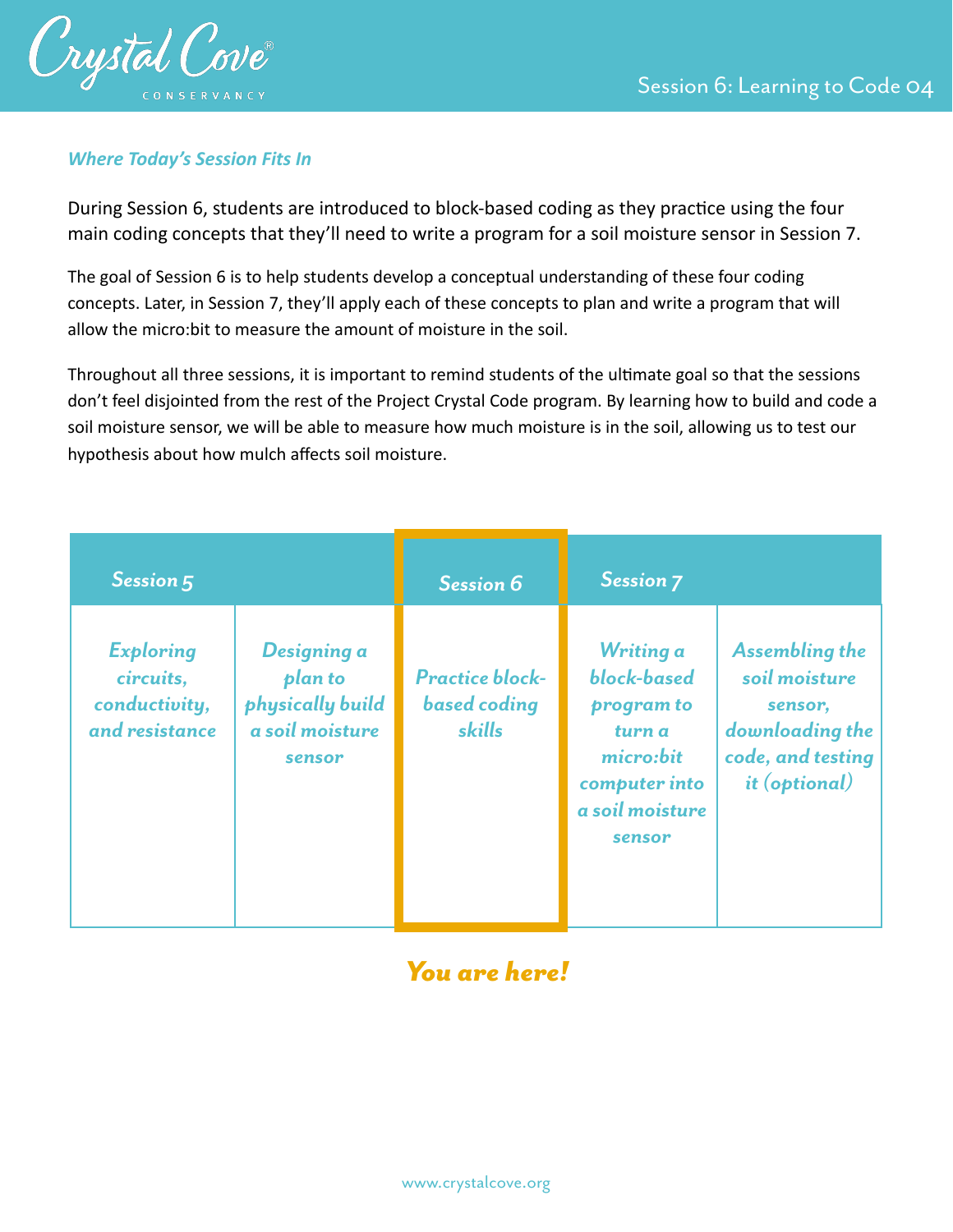

## **Introduction to Block-Based Coding**

In contrast to text-based programming, block-based coding involves dragging "blocks" of code to construct a program. It is popular in educational settings because it allows students to practice and experiment with conceptual ideas instead of worrying about syntax or typos in a coding language.

If you'd like to learn more about block-based coding in educational settings, *this article* has a good explanation!

The four concepts that students will use during Session 6 include:

- Using blockcode to write instructions: Computers need very specific instructions to tell them what to do. This section introduces students to the idea that they can drag blockcode to write instructions for a virtual micro:bit.
- Using inputs to produce outputs: This section introduces students to the idea of inputs and outputs. The micro:bit can take in information from a variety of inputs, including two buttons, a temperature sensor, and its pins. Readings from these inputs can then be displayed as outputs on the micro:bit's screen.
- Creating conditional statements: In computer science, conditional statements tell a computer what to do if a condition is true or false. They usually follow an *If/Then* structure: *If* [a condition is true], *then* [the computer will do this]. This section builds on students' understanding of inputs and outputs by layering on conditional statements: *if* the micro:bit receives a specific input (such as a button being pushed), *then* it will create a specific output (such as displaying a temperature reading on the screen).
- **• Defining variables:** Just like in math, computer science uses variables as a shortcut to represent and recall a longer bit of information. This section introduces students to defining a variable so that it represents a longer bit of code so that they don't need to write out the longer code each time.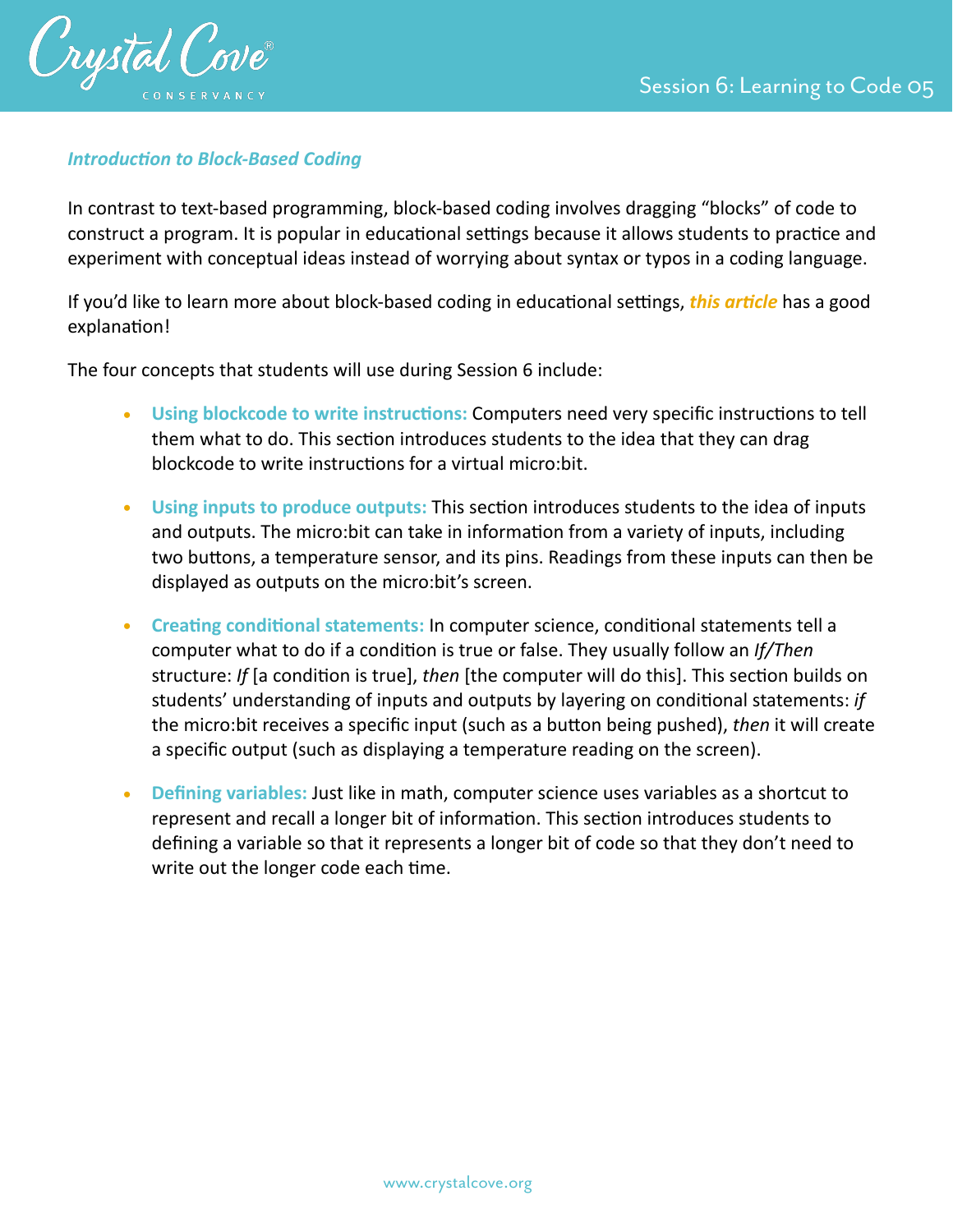

# *Virtual Materials*

- Session 6 Google Slides Presentation: http://bit.ly/2MFW0Y2
- Session 6 Download Code to a Micro:bit Extension Google Slides Presentation: *http://bit.ly/3jy3ZSE*
- Session 6 Rock Paper Scissors Extension Google Slides Presenta:on: *[hVp://bit.ly/3p6A1X3](http://bit.ly/3p6A1X3)*
- Session 6 Coding Instructions: *http://bit.ly/3rypVQp*
- Session 6 Field Notebook Template (optional): *http://bit.ly/3q4zJRQ*
- MakeCode Website: http://bit.ly/3a1sRiH

# *Each student will need…*

- A device with internet access (a computer, smartphone, or tablet will all work!)
- Field notebook and pencil
- **Session 6 Coding Instructions**
- Access to a micro:bit and a micro USB cable to download the code (optional)

# *Before You Start Teaching*

- Review the format of the session and the four different coding concepts that students will be learning: (1) Using blockcode to write instructions (*Slides 5-8*), (2) Using inputs to produce outputs (*Slides 11-14*), (3) Creating conditional statements (*Slides 15-19*), and (4) Defining variables (*Slides 20-23*). Note that each minisection follows the same format:
	- In the first slide, the conceptual idea is introduced to students in a short video.
	- In the second slide, students practice using the concept during a short exercise in their field notebook.
	- In the third slide, a screencast demonstrates how to put together that concept using blockcode.
	- In the fourth slide, students are given step-by-step instructions to write their own code on the Microsoft MakeCode website. This step also includes one additional challenge, where students must apply the concept and figure out how to make a modification to the code on their own.
- Decide how you want students to work on the Microsoft MakeCode website. Students can work independently or in research teams. Note that if students work virtually in teams, one student will need to share their screen with the others and be in charge of manipulating the platform.
- Review the structure of the session and decide whether you will break it up over multiple class meetings. There is also an optional extension at the end where students can practice applying the coding concepts that they've learned to write a short program to play Rock-Paper-Scissors.
- Although it is not necessary to have access to a real micro:bit to practice coding, decide whether you want to acquire micro:bits so that students can download their code. If you do want to have them practice downloading their code and testing it in the real world, *Slides 9-10* give specific instructions on how to do this.
- Copy over the Session 6 Slideshow for your chosen platform to your own Google Drive account. Test to make sure that the videos work. (If not, you may have to check the permissions on the Crystal Cove Conservancy Youtube Account.)
- Decide how you will assess student progress during this lesson. You can ask students to take a screenshot of each coding step and paste their code into their field notebook (or another virtual document). Alternatively, if you do not want to see each screenshot, you can monitor students as they work during the session or have them reflect in their field notebook at the end of the process to check for understanding.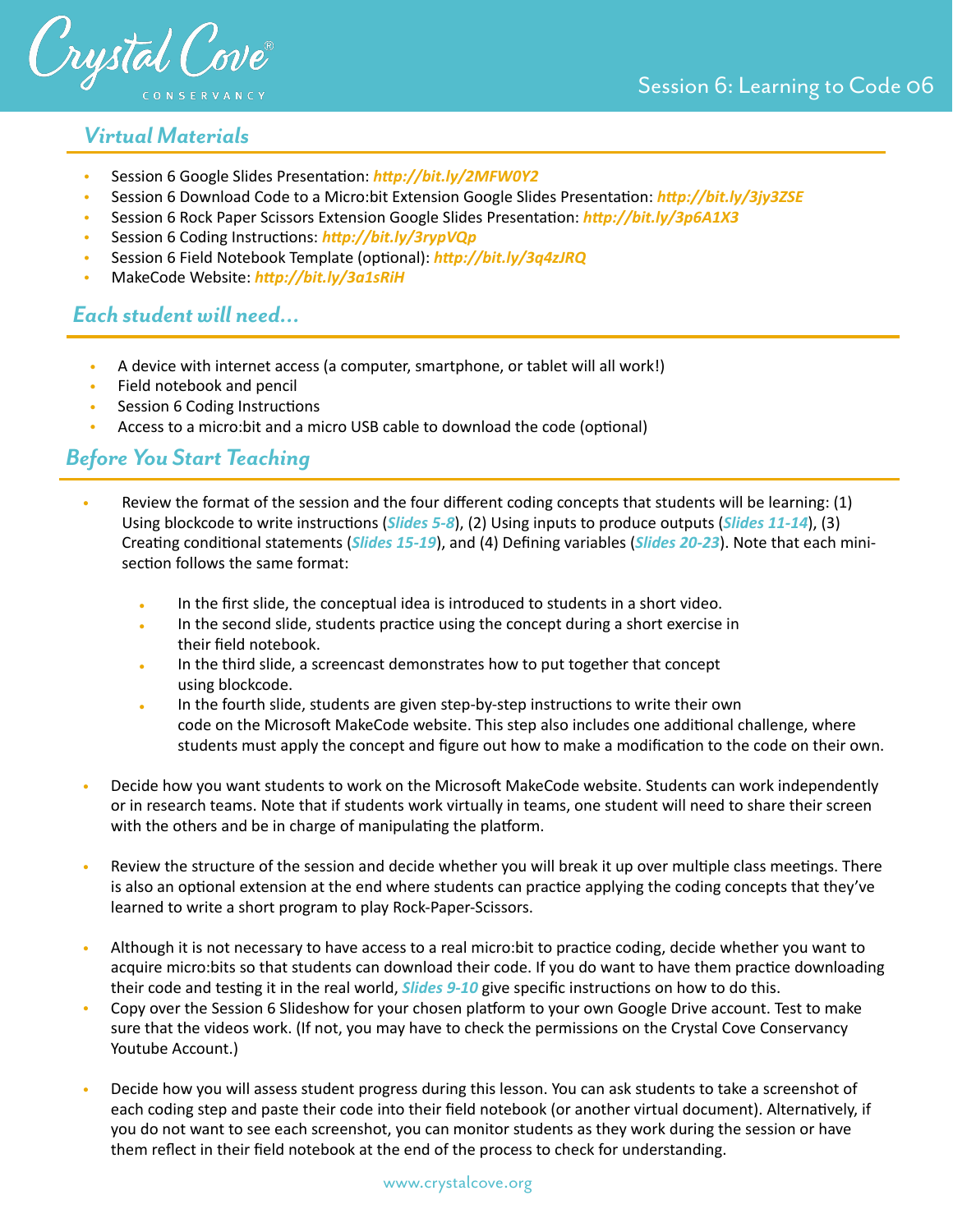

# *Learning Sequence*

# *Launch*

### **Introduction to Block-Based Coding (5 minutes)**

**1.** Open the *Session 6 Slideshow* and play the video on *Slide 2* for your class. In this video, Georges will briefly introduce Session 6 and the task for the day, which is to learn how to write instructions for a micro:bit computer using block code. Eventually, we will be able to code it to take readings from a soil moisture meter and display a soil moisture amount.

**2.** After watching the video, move on to **Slide 3**, which gives an overview of what students will do and learn during Session 6.

**3.** Then, advance to *Slide 4* to meet Erick, another Crystal Cove Conservancy educator who will guide them through learning to code the micro:bit.

Erick introduces students to the structure that will be used throughout the session. First, he will introduce one of four new coding concepts in a video. Next, students will practice using that concept in their field notebooks. Afterwards, they'll watch a screencast where Erick will show the students how to use the Micro:bit MakeCode website to create that particular code. Then, finally, they'll get a chance to write the code on their own.

# *Explore*

## **Concept #1: Using Blockcode to Write Instructions (30-35 minutes)**

**1.** Move on to *Slide 5* and play the video of Erick. He introduces the idea that coding is writing specific instructions for a computer to follow. Those instructions have to be very specific and exact, because the computer doesn't have a mind of its own. It will do only what you tell it to do, no more, no less.

**2.** Advance to *Slide 6* and give the students a few minutes to practice writing clear instructions by having them write instructions for making a sandwich in their field notebooks.

If there is time, have students share their instructions with another student or with the whole class. You can go through each step exactly and see if you could make a successful sandwich, or if any key steps are left out that get you stuck (e.g., if there are no instructions to lift the knife back off the bread, you end up with a knife in your sandwich!).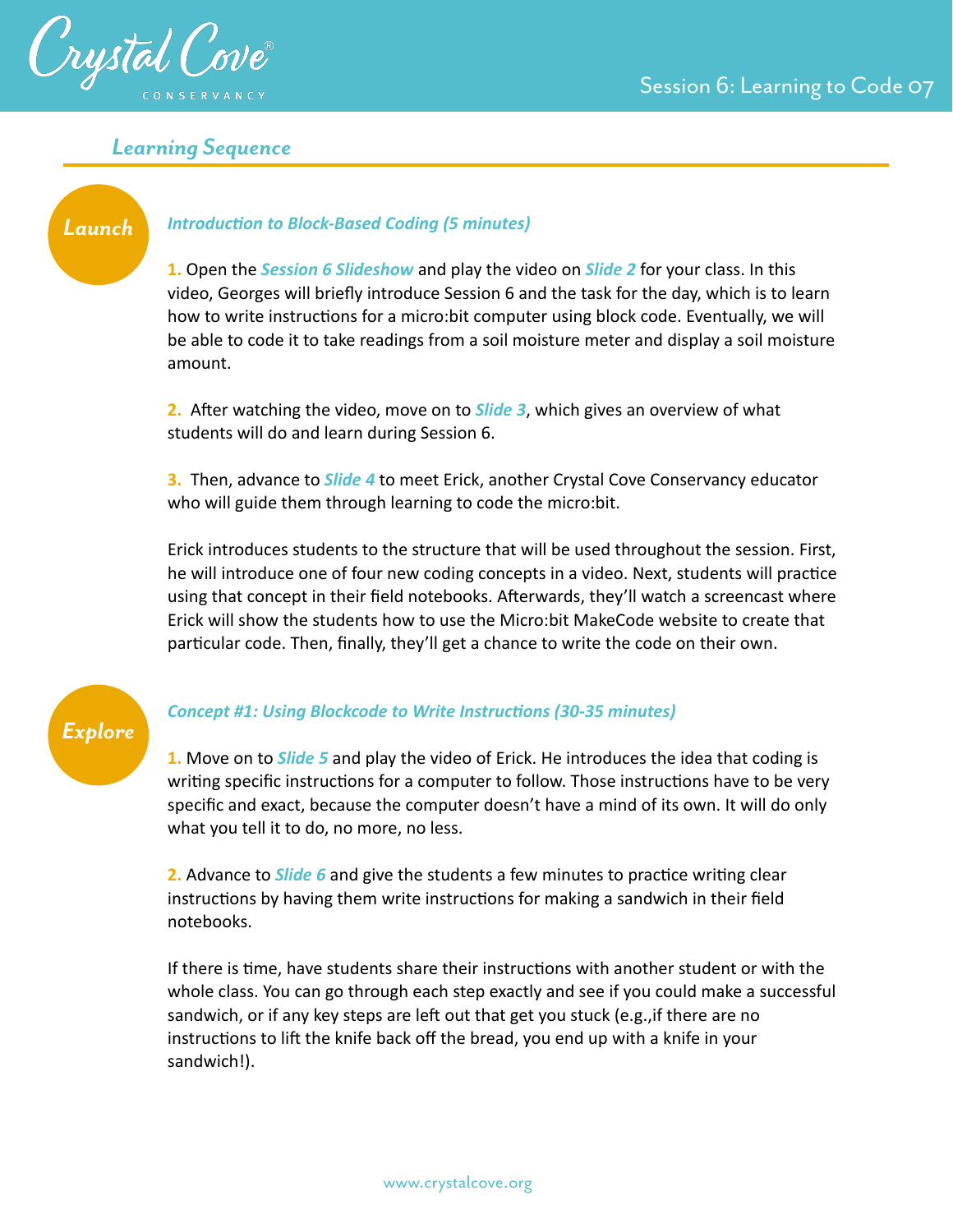

**3.** Then, move on to *Slide 7* where Erick will demonstrate how to use the Make:Code website to write instructions for the micro:bit to light up with a happy face.

**4.** Afterwards, advance to *Slide 8* to give the students time to try the task on their own. You can have students work independently or in their research teams. If they're working virtually in teams, one student will need to screenshare the MakeCode website with the others.

Once they have displayed a happy face, as a challenge, students can try to manipulate the blockcode to make the micro:bit display their names instead!

### *Concept #2: Using Inputs & Outputs*

**5.** Next, advance to *Slide 9* where Erick will introduce the concept of inputs and outputs. An input is information that is put into the computer. It could be a button being pressed, sensor readings about the world around it, or something else. An output is whatever the computer produces as a result of the input.

**6.** Move on to **Slide 10** and let students practice using inputs and outputs as they write down which ingredients (inputs) are needed to produce certain types of sandwiches (outputs).

**7.** On *Slide 11*, Erick will use the concept of inputs and outputs to demonstrate how to write code that tells the computer that when Button A is pressed (the input), the micro:bit should display a happy face on the screen (the output).

**8.** Advance to *Slide 12* to give students a minute to try this on their own. As a challenge, students can use the same skill to make the display show a different icon when button B is pressed as an alternate input.

### **Concept# 3: Using Conditional Statements**

**9.** Move on to *Slide 13* and play the video where Erick introduces the concept of conditional statements. These are used in coding to tell a computer what to do if a certain condition is true or false.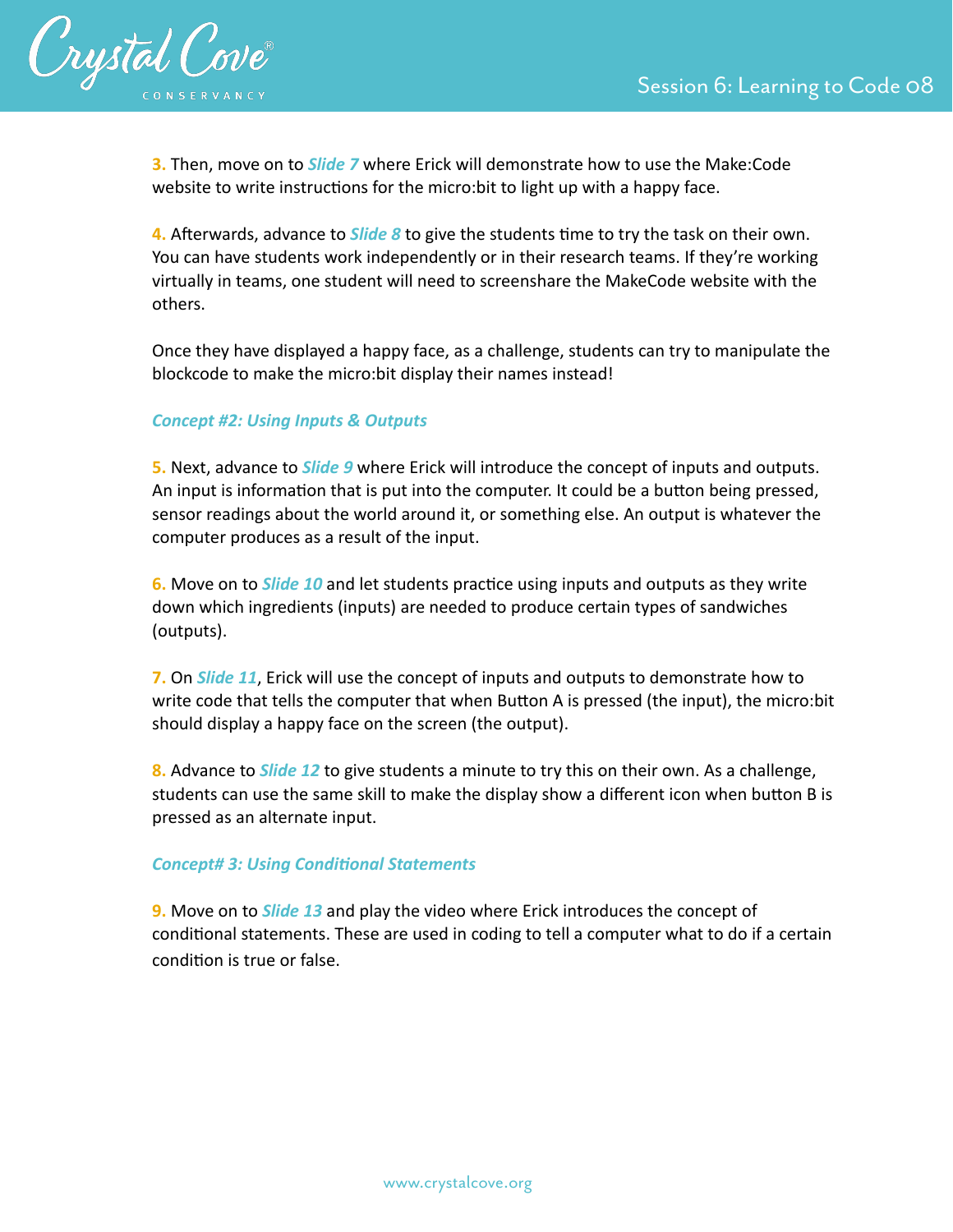

**10.** Advance to *Slide 14* and let students complete a few conditional statements on their own. (Alternatively, you can come up with a few together as a class.) Some examples include:

- *If* it is raining outside, *then* you bring an umbrella to school.
- If peanut butter is used in the sandwich, *then* jelly should be used too.
- *If* it is hot, *then* you have ice cream.
- *If* you want to say something in class, *then* you raise your hand*.*

**11.** Next, play the video on *Slide 15*. Erick will demonstrate how to use the temperature sensor as an input to display an image showing how hot or cold it is, and then create conditional statements in blockcode so that *if* Button A is pushed, *then* the micro:bit display shows the numerical temperature.

One note here: Although the micro:bit platform refers to the temperature image as a "bar graph," the image displayed is *not* a typical bar graph. Instead, it is a graphical representation of the temperature. (I.e., if it is 100 degrees Celsius, the screen will be entirely black; if it is 50 degrees, the screen will be half black.) You will likely want to call this out to students directly so that they are not confused by the use of the term bar graph.

**12.** Advance through *Slides 16-18* and give students time to try coding the micro:bit to display the temperature themselves.

As an extra challenge, students can write a new conditional statement so that when

Button B is pushed, *if* the temperature is over 20 degrees Celsius, *then* the micro:bit display shows a happy face; *If else* (i.e., if Button B is pushed and the temperature is under 20 degrees Celsius), the display shows a sad face. This challenge will require making a conditional statement within a conditional statement, as shown in the step-by-step coding directions.

### *Concept #4: Using Variables*

**13.** Finally, advance to *Slide 19* where Erick will introduce the last coding concept that students will need: variables. Essentially, a variable is like a code name that helps a computer remember information.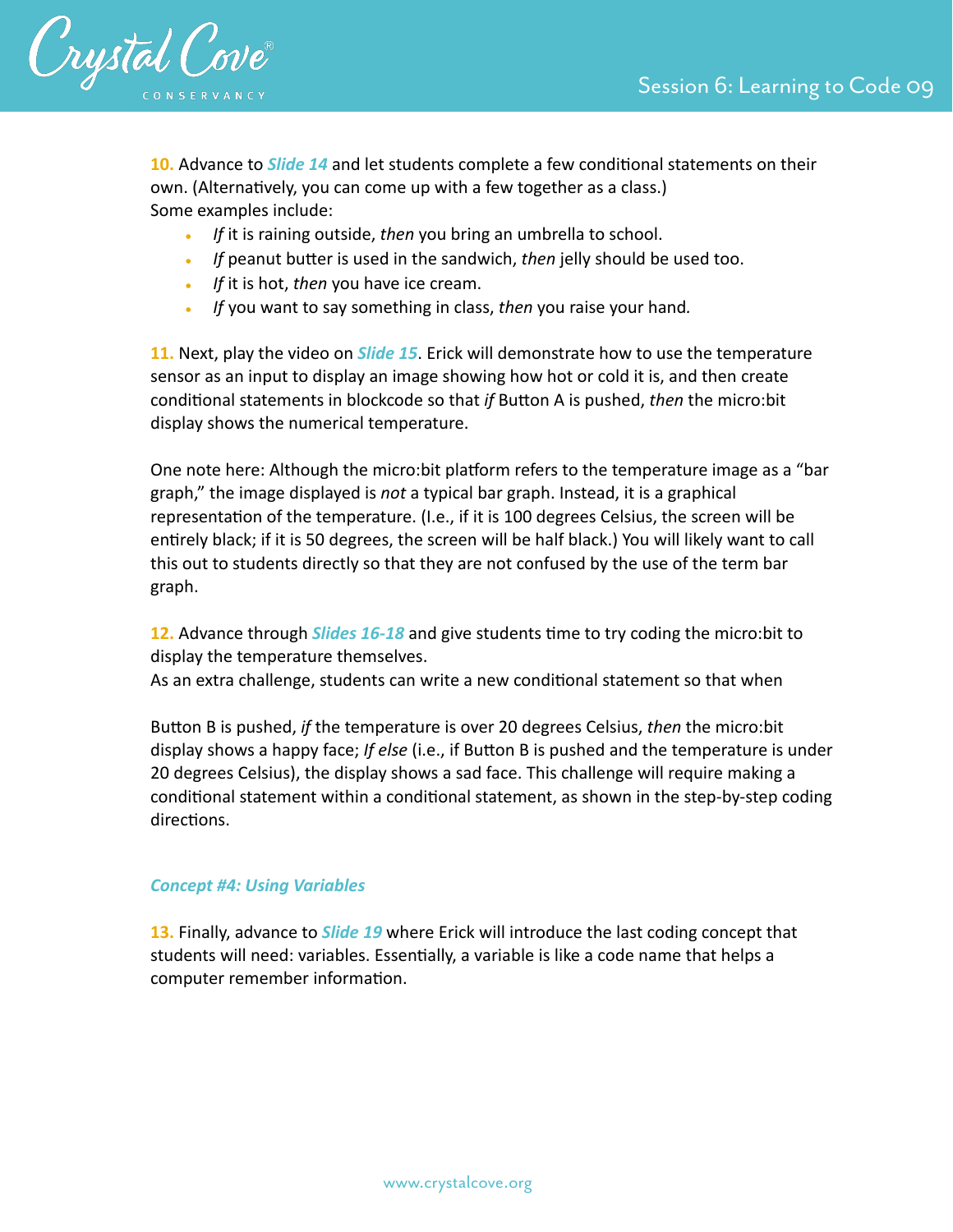

14. Advance to *Slide 20* to practice thinking of real life examples for defining variables. You can have students work through the examples in their field notebooks on their own or come up with examples as a whole class.

| <b>Information You Want to Remember</b>                                                           | Variable (What you or a computer uses to<br>remember)                                     |
|---------------------------------------------------------------------------------------------------|-------------------------------------------------------------------------------------------|
| <b>Example:</b> A meal deal with a hamburger,<br>fries, and a soda on the menu at a<br>restaurant | <b>Example:</b> The number next to the meal deal on<br>the menu that you can use to order |
| Someone's phone number                                                                            | Their name in your contact list                                                           |
| Your favorite website address or YouTube<br>channel                                               | A bookmark on your web browser                                                            |
| Your favorite outfits in Animal Crossing                                                          | A magic wand in Animal Crossing                                                           |

**15.** Next, advance to *Slide 21* where Erick will demonstrate how to set up a variable that converts the temperature in Celsius to Fahrenheit.

**16.** Advance through *Slides 22-24* and give the students time to practice setting a variable to convert Celsius to Fahrenheit on their own. As a challenge, they can put a few of their new coding skills together to see if they can insert their new Fahrenheit variable into their previous code so that if Button A is pressed, then the temperature is displayed in Fahrenheit.

# *Share*

### *Sharing Our Thoughts (5-10 minutes)*

**1.** Bring the group back together as a class. Open *Slide 25***,** and give students a few minutes to respond to the first question and share their impressions of coding. What new concepts did they learn? Was it fun? What was challenging for them?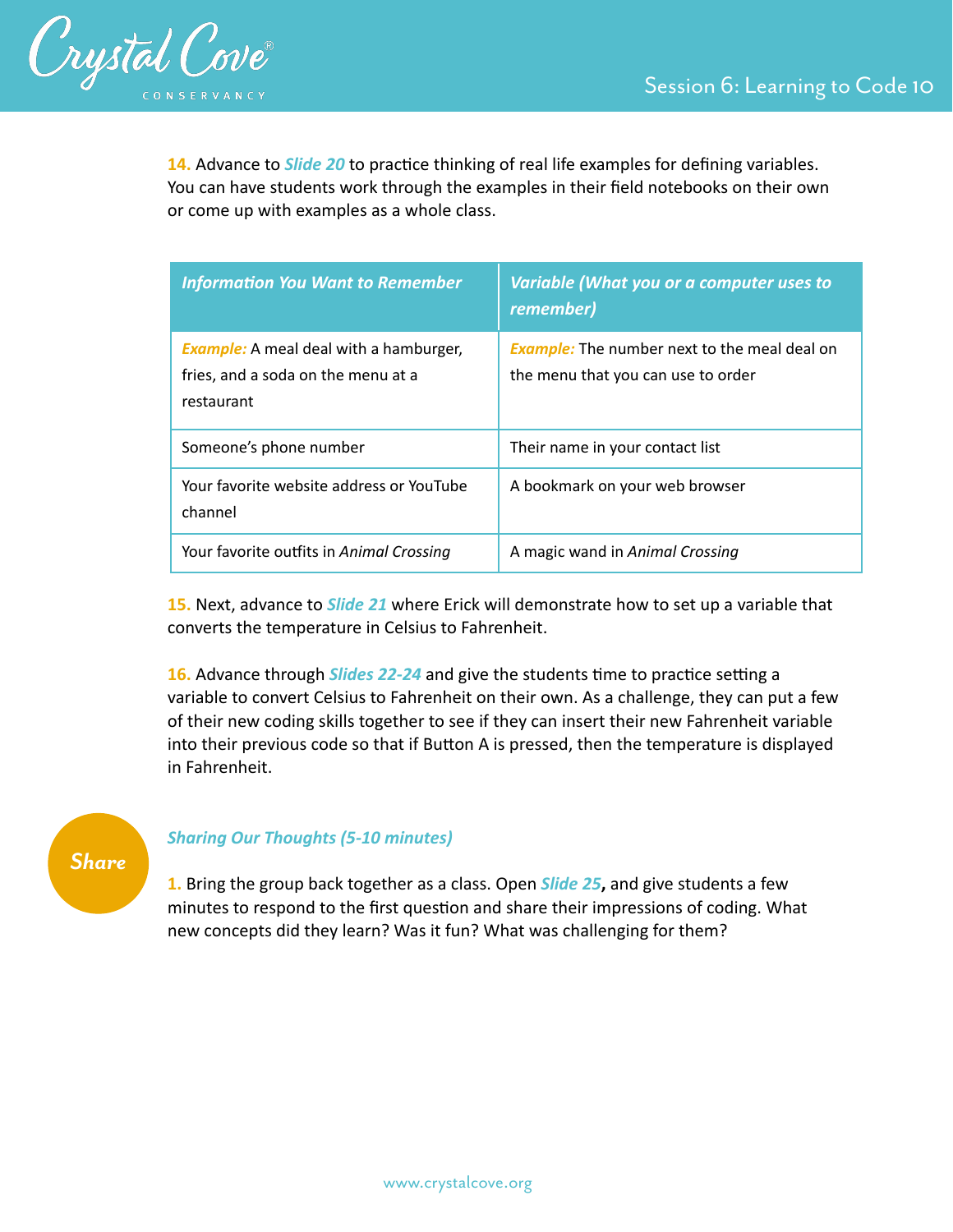

**2.** Once students have had a chance to reflect on their experiences, ask them to respond to the next set of questions:

- What is an input? An output? Can you give an example of an input and output on the micro:bit computer?
- What is a conditional statement? Can you give an example of a conditional statement in real life? One that you wrote in blockcode today?
- What is a variable? Can you give an example of a variable in real life? How are variables useful when we're writing code?

**3.** Remind students again that they are learning these skills in order to build a soil moisture sensor, which will be used to measure the amount of moisture in the soil at our research site. In the next session, they'll apply the four coding concepts that they learned today in order to write a program to tell a micro:bit computer to measure the amount of moisture in the soil.



### **Reflecting on Session 6 (5 minutes)**

**1.** At the end of the discussion, advance to *Slide 26* in the slideshow and play the video, where Georges will invite them to spend a few minutes reflecting.

**2.** Move on to the final slide, which will share reflection questions. Ask students to spend five minutes reflecting on their experiences today in their field notebook.

**3.** Finally, thank the class for their time today. Tell them that when you gather again, they will be able to put everything together that they have learned and code the micro:bit to read and display soil moisture measurements!



### **Optional Extensions:**

**Downloading and Testing Your Code on a Micro:Bit (5-10 minutes)** 

#### **1.** Open *Slide 2* of the *Session 6 Extension: Download Code to a Micro:Bit Slideshow*

and watch Erick give a screencast demonstration of how to reset the micro:bit to make sure there isn't any previous code left behind. This is always a good step to go through at the beginning of every class period in order to make sure students are starting with a blank slate, not another student's previous code.

Take a minute with your class and have them start by clearing their micro:bits.